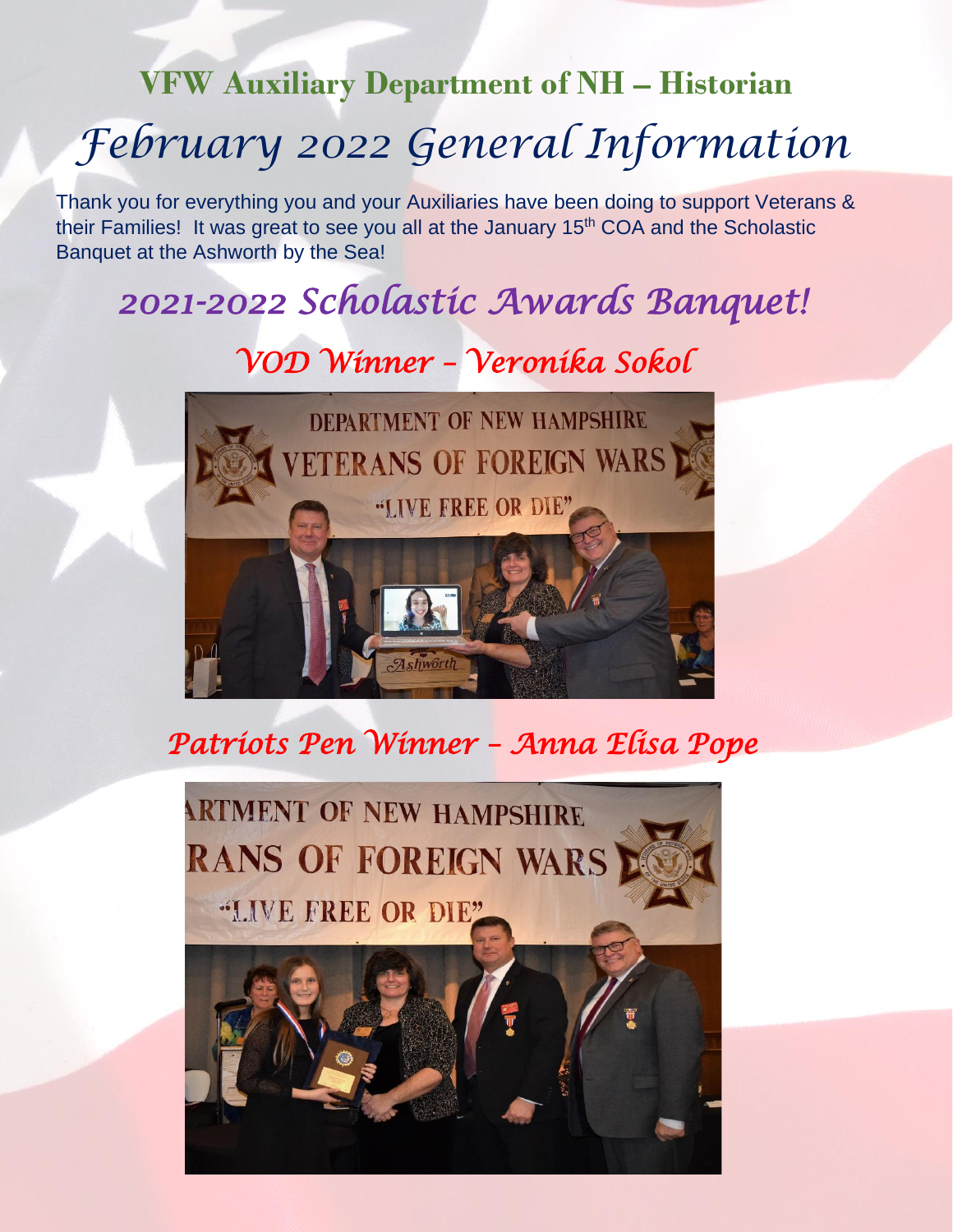## *Teacher of the Year Winner – Trevor Duval*



facebook

## *Social Media Check-in!!!!*

This is a Requirement from National for EACH Auxiliary to have their own Facebook page. A great opportunity to engage a member that is Social Media savvy and to get the word out of your events and activities.

It's now February and let's get this done! Contact me to get your Facebook Page up and running! We have only 3 Auxiliaries that need a Facebook Page. LETS DO THIS!!!

#### *IMPORTANT INFORMATION*

### **Great News!**

The VFW Auxiliary has teamed up with WMUR and the WMUR Community Calendar! This is an **Amazing** way to get the word out to everyone on what events we are having to support Veterans and their Families. This has been a long time in the making and I am super excited to get this off the ground!

In order to ensure that all events will be posted to WMUR in a timely manner, please send me an email with your event information by **Noon** on **Thursday** (each week). The information can be a flyer, written information, or picture.

I will be sending **1** email to WMUR for the weekend WMUR Community Calendar.